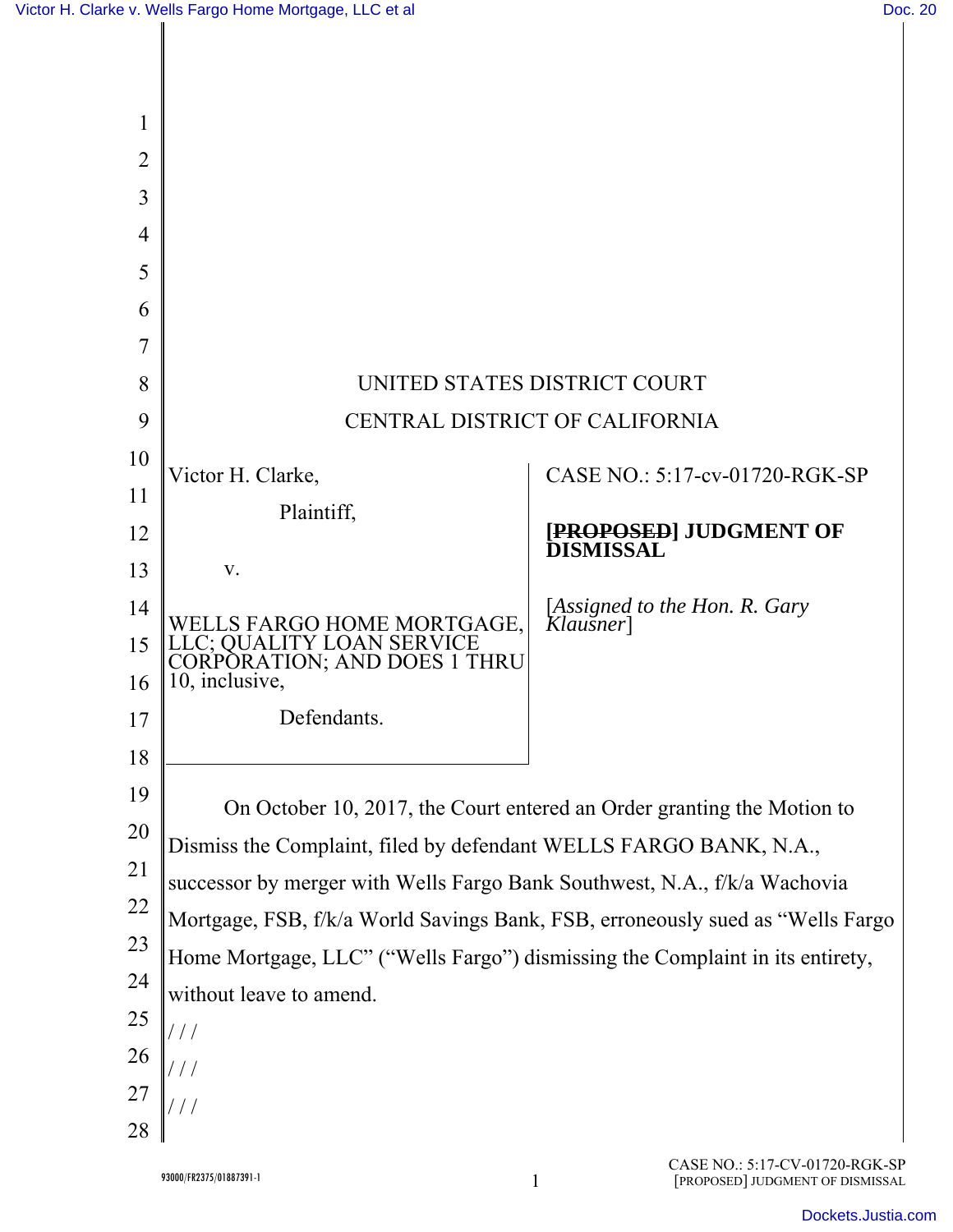| $\mathbf 1$    | Accordingly:                                |                                                                       |                                     |  |  |
|----------------|---------------------------------------------|-----------------------------------------------------------------------|-------------------------------------|--|--|
| $\overline{2}$ | IT IS HEREBY ORDERED, ADJUDGED AND DECREED: |                                                                       |                                     |  |  |
| 3              | 1.                                          | The Complaint is dismissed as to Wells Fargo, and as to all causes of |                                     |  |  |
| $\overline{4}$ | action, with prejudice;                     |                                                                       |                                     |  |  |
| 5              | 2.                                          | Judgment is entered in favor of defendant Wells Fargo; and            |                                     |  |  |
| 6              | 3 <sub>1</sub>                              | Plaintiff, Victor H. Clarke will recover nothing in this action from  |                                     |  |  |
| $\overline{7}$ | defendant Wells Fargo.                      |                                                                       |                                     |  |  |
| 8              |                                             |                                                                       |                                     |  |  |
| 9              |                                             |                                                                       |                                     |  |  |
| 10             | DATED: October 30, 2017                     |                                                                       | Jay Klauma<br>HON. R. GARY KLAUSNER |  |  |
| 11             |                                             |                                                                       | UNITED STATES DISTRICT JUDGE        |  |  |
| 12             |                                             |                                                                       |                                     |  |  |
| 13             |                                             |                                                                       |                                     |  |  |
| 14             |                                             |                                                                       |                                     |  |  |
| 15             |                                             |                                                                       |                                     |  |  |
| 16             |                                             |                                                                       |                                     |  |  |
| 17             |                                             |                                                                       |                                     |  |  |
| 18             |                                             |                                                                       |                                     |  |  |
| 19             |                                             |                                                                       |                                     |  |  |
| 20             |                                             |                                                                       |                                     |  |  |
| 21             |                                             |                                                                       |                                     |  |  |
| $22\,$         |                                             |                                                                       |                                     |  |  |
| 23             |                                             |                                                                       |                                     |  |  |
| 24             |                                             |                                                                       |                                     |  |  |
| 25             |                                             |                                                                       |                                     |  |  |
| 26             |                                             |                                                                       |                                     |  |  |
| $27\,$         |                                             |                                                                       |                                     |  |  |
| 28             |                                             |                                                                       |                                     |  |  |

 $\mathbf I$ 

∥